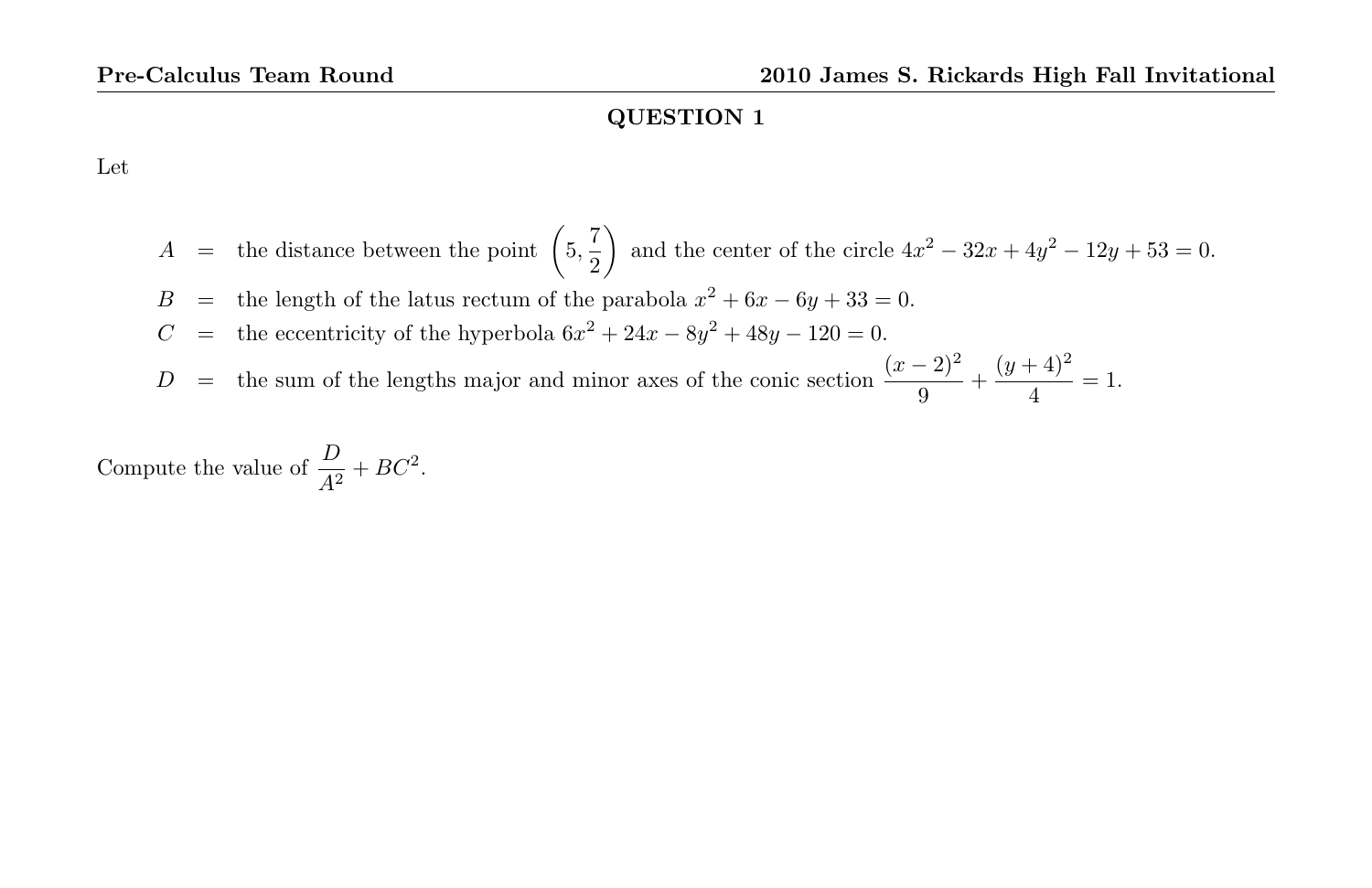Let

 $A_{10}$  = 432<sub>7</sub>.  $B_8 = 2012_4.$  $C =$  the number of zeroes in the binary representation of 4097<sub>10</sub>.

The base 8 number  $aba_8$  where  $a, b$  are digits has a two digit base 10 representation which is divisible by 9. Let  $D = a + b$ .

Compute the value of  $CD - (A - B)$ .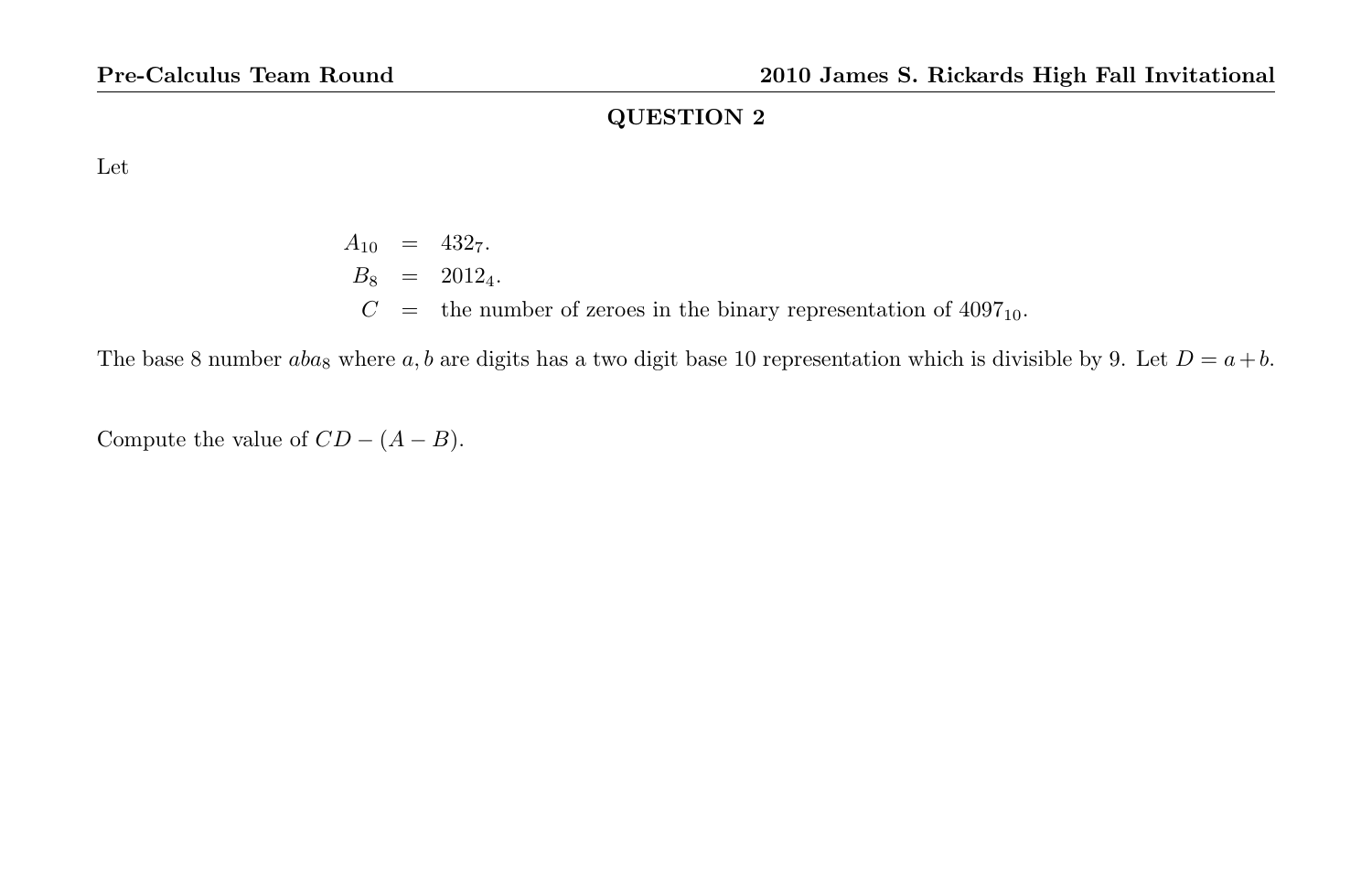Let

$$
A = \operatorname{cis}\left(\frac{2\pi}{21}\right)^7 + \operatorname{cis}\left(\frac{5\pi}{24}\right)^8 + \operatorname{cis}\left(\frac{11\pi}{54}\right)^9 + \operatorname{cis}\left(\frac{7\pi}{60}\right)^{10}
$$
  
\ngiven that  $\operatorname{cis}(\theta)^n = \operatorname{cis}(n\theta)$  and  $\operatorname{cis}(\theta) = \cos\theta + i\sin\theta$ .  
\n
$$
B = a + b + c + d + e + f \text{ where } x^6 - 1 = (ax^5 + bx^4 + cx^3 + dx^2 + ex + f)(x - 1)
$$
  
\nand a, b, c, d, e, f are all integers.  
\n
$$
C = \frac{(1 + i\sqrt{3})^6}{(1 + i)^8}.
$$
  
\n
$$
D = \left|\frac{5 + i\sqrt{11}}{3 + 3i}\right|.
$$

Compute the value of  $B - D^C - A$ .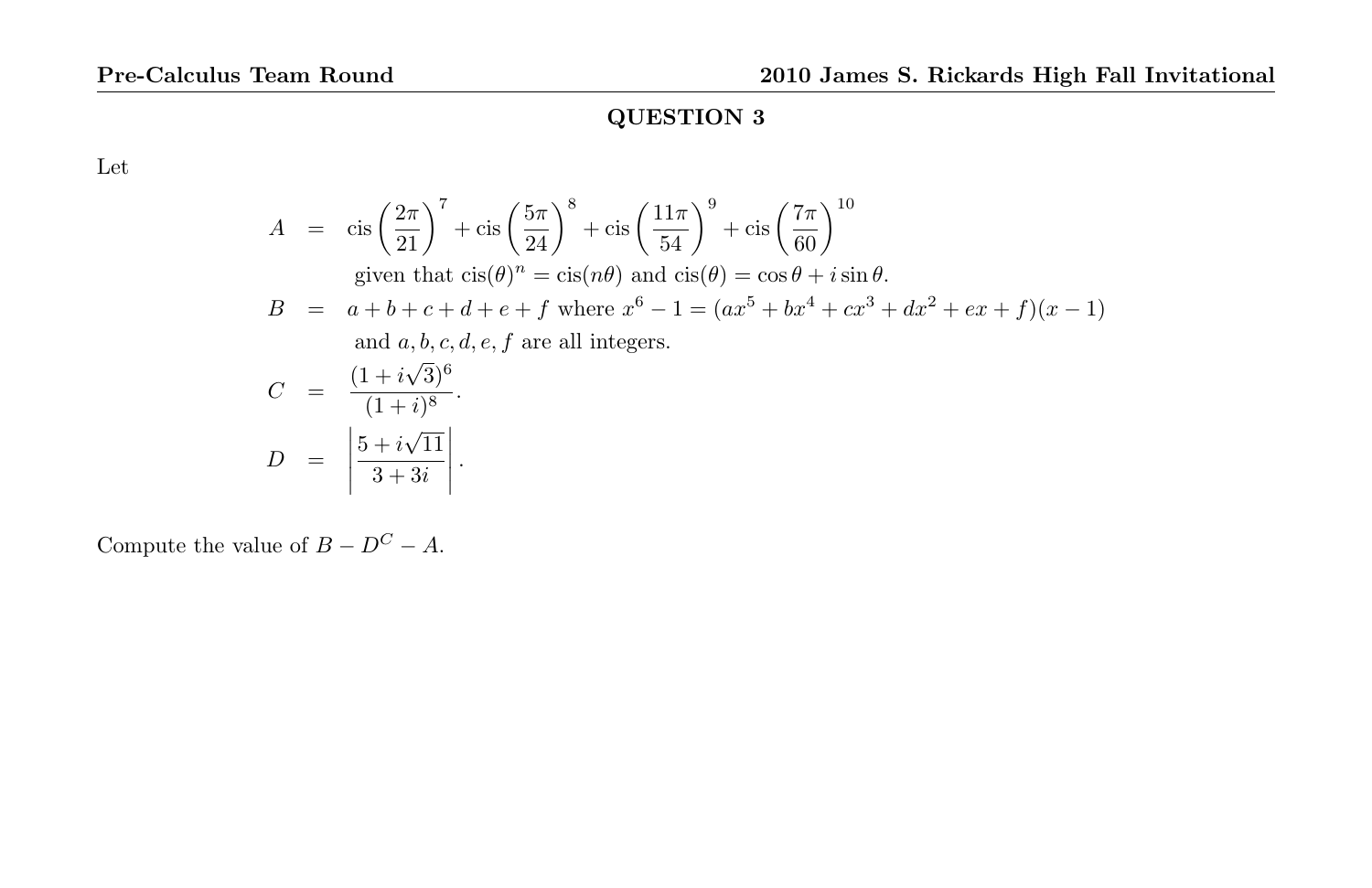Let

$$
A = \text{the sum of the first 20 terms in the sequence } \{0, -3, 1, -4, 2, -5, 3, -6, \ldots\}.
$$
\n
$$
B = \frac{1}{2} + \frac{2}{4} + \frac{3}{8} + \frac{4}{16} + \cdots.
$$
\nNote: The general term is  $\frac{n}{2^n}$ .

\n
$$
C = \sin(x), \text{ where } \sin(x) - \sin^2(x) - \sin^3(x) + \sin^4(x) - \cdots = \frac{1}{3} \text{ and } x \text{ is in the interval } \left[ -\frac{\pi}{2}, \frac{\pi}{2} \right].
$$

The terms  $a_1, a_2, a_3, \ldots$  form an arithmetic sequence with common difference  $d > 0$ . Furthermore, the terms  $a_1, a_5, a_{10}$ form a geometric sequence with a common ratio  $r > 0$ . Let  $D = d$  if  $a_1 = 5$ .

Compute the value of  $\frac{AC}{BD}$ .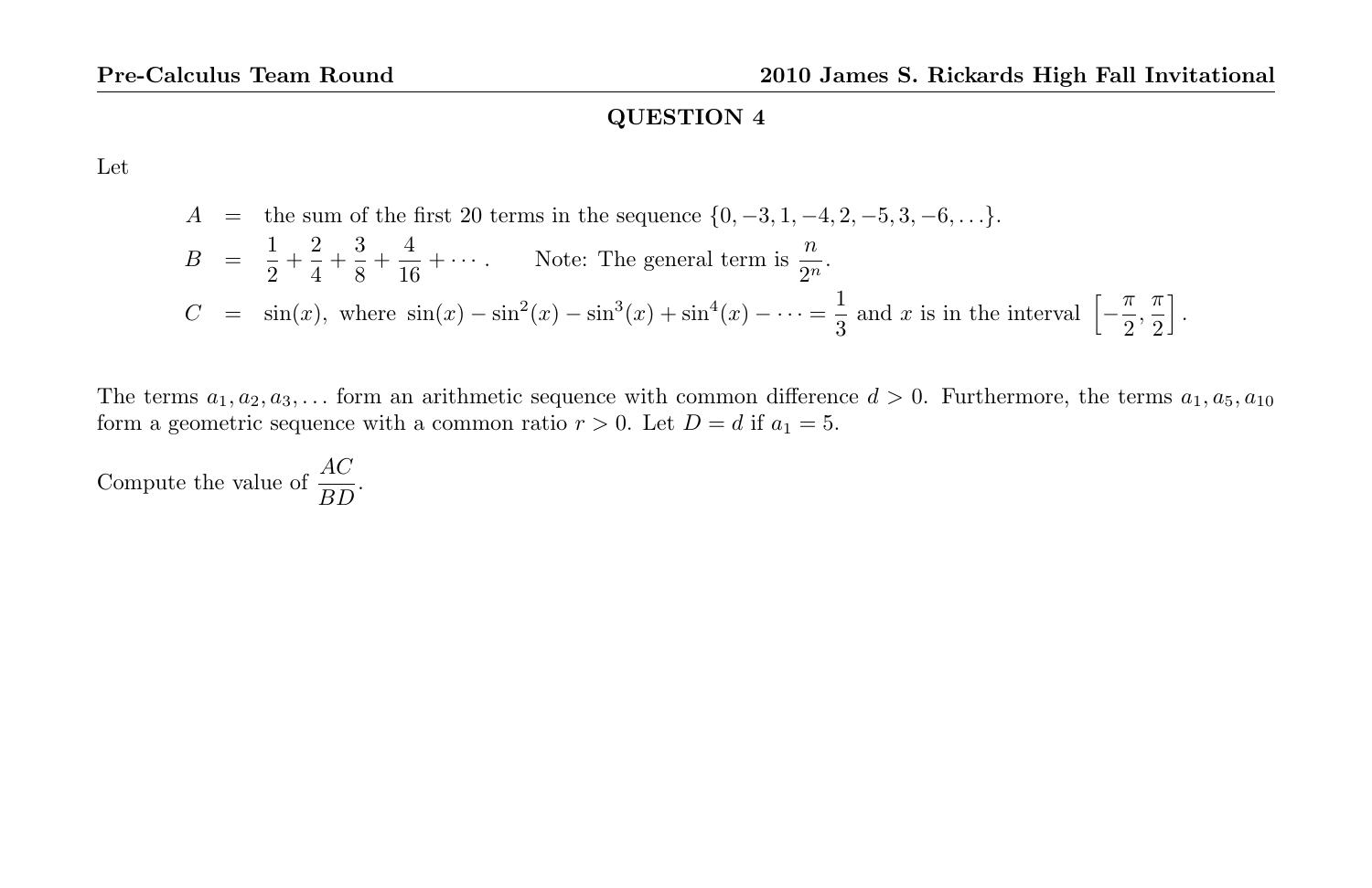Let

$$
A = \left[ \left[ \left( \frac{2011}{2010} \right)^{2010} \right] \right], \text{ given that } \lim_{x \to \infty} \left( 1 + \frac{1}{x} \right)^x = e \text{ and } [[x]] \text{ denotes the greatest integer less than or equal to } x.
$$
  
\n
$$
B = x, \text{ where } x \text{ is real and } \frac{e^{3x} - 2e^{2x} - 5e^x + 6}{e^x - 3} = 0.
$$
  
\n
$$
C = y, \text{ where } i^i = e^x, x \text{ is in the interval } \left[ -\frac{\pi}{2}, \frac{\pi}{2} \right], \text{ and } \sqrt{-1} = i.
$$
  
\n
$$
D = e^{\frac{5\pi i}{2}} \text{ when written in the form } \cos \theta + i \sin \theta.
$$

Compute the value of  $A + Bi + C + Di$ .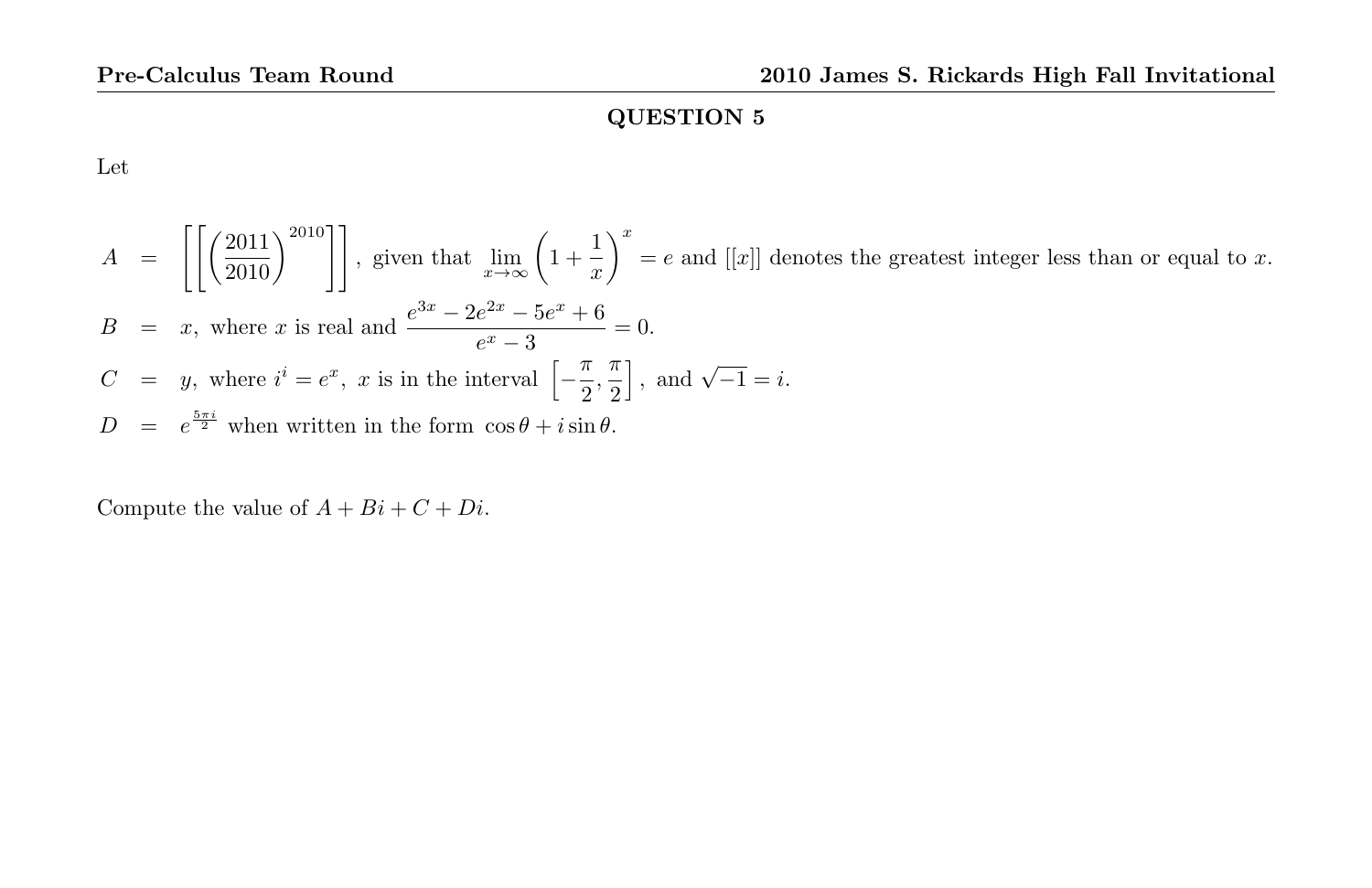Let

$$
A = \begin{vmatrix} \sin \theta & \cos^2 \theta \\ 1 & -\sin \theta \end{vmatrix}.
$$
  
\n
$$
B = \text{the sum of the solutions to } \begin{vmatrix} x+1 & 1 \\ 2x+6 & x \end{vmatrix} = 0.
$$
  
\n
$$
C = \begin{vmatrix} 3 & -\frac{5}{2} & 0 \\ 4 & -6 & -1 \\ 8 & -7 & 2 \end{vmatrix}.
$$
  
\n
$$
D = \text{the area of triangle with vertices } (1,3), (7, -5), \text{ and } (4,0).
$$

Compute the value of  $A + B + C + D$ .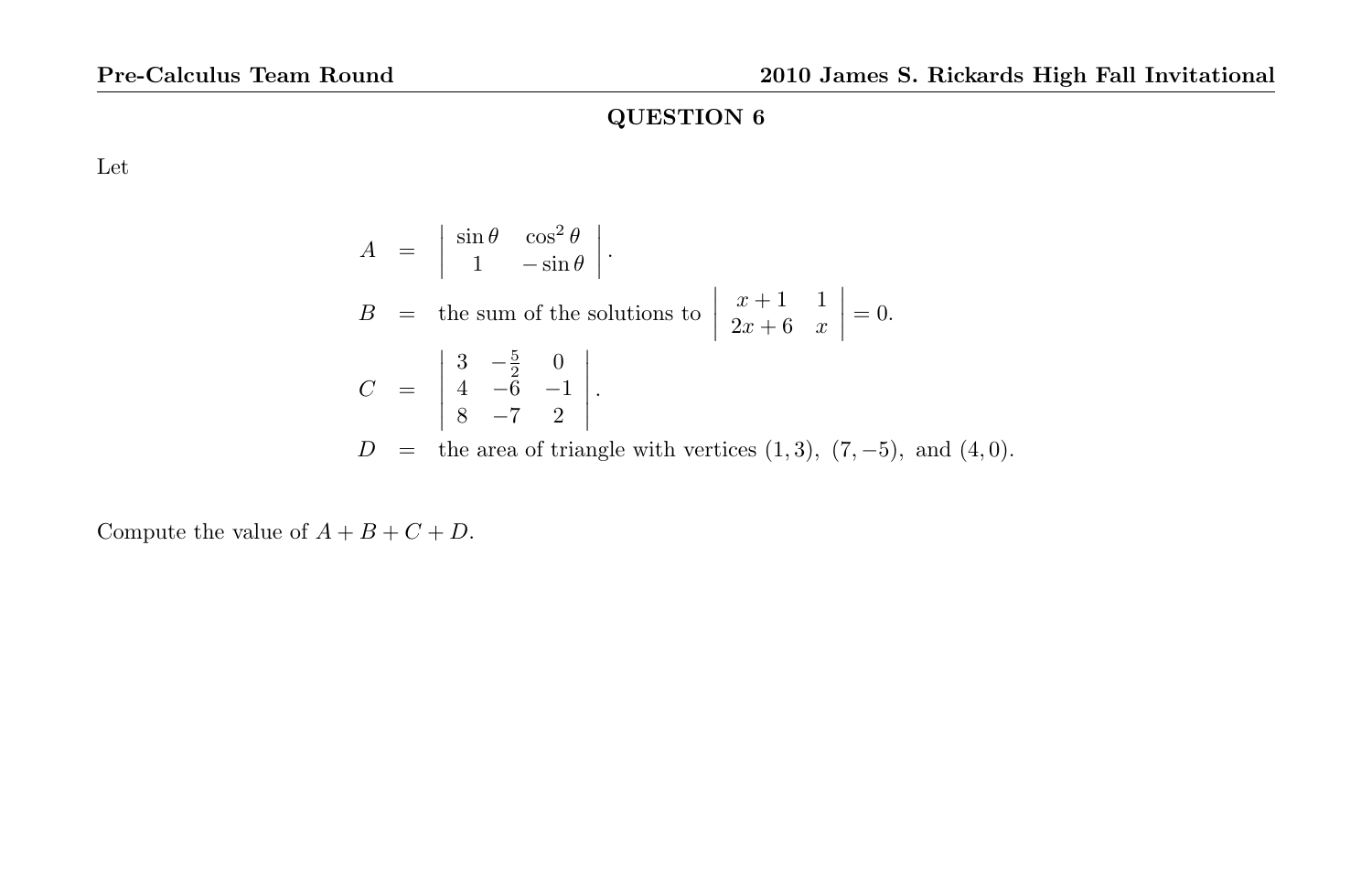Let

A = the magnitude of the cross product of the vectors  $\langle 2, 0, 1 \rangle$  and  $\langle 3, -1, 4 \rangle$ .  $B = \langle 2, -5, 3 \rangle \cdot \langle 6, 0, 1 \rangle$ .  $C = x$ , where the vectors  $\begin{pmatrix} 5 \\ 2 \end{pmatrix}$  $\left\langle \frac{5}{3}, -\frac{2}{15} \right\rangle$  and  $\left\langle \frac{9}{10} \right\rangle$  $\left(\frac{9}{10}, x\right)$  are orthogonal.  $D =$  the magnitude of the vector  $\langle 4, -5, 3 \rangle$ .

Compute the value of  $\frac{(AD)^2}{BC}$  $\frac{1}{BC}$ .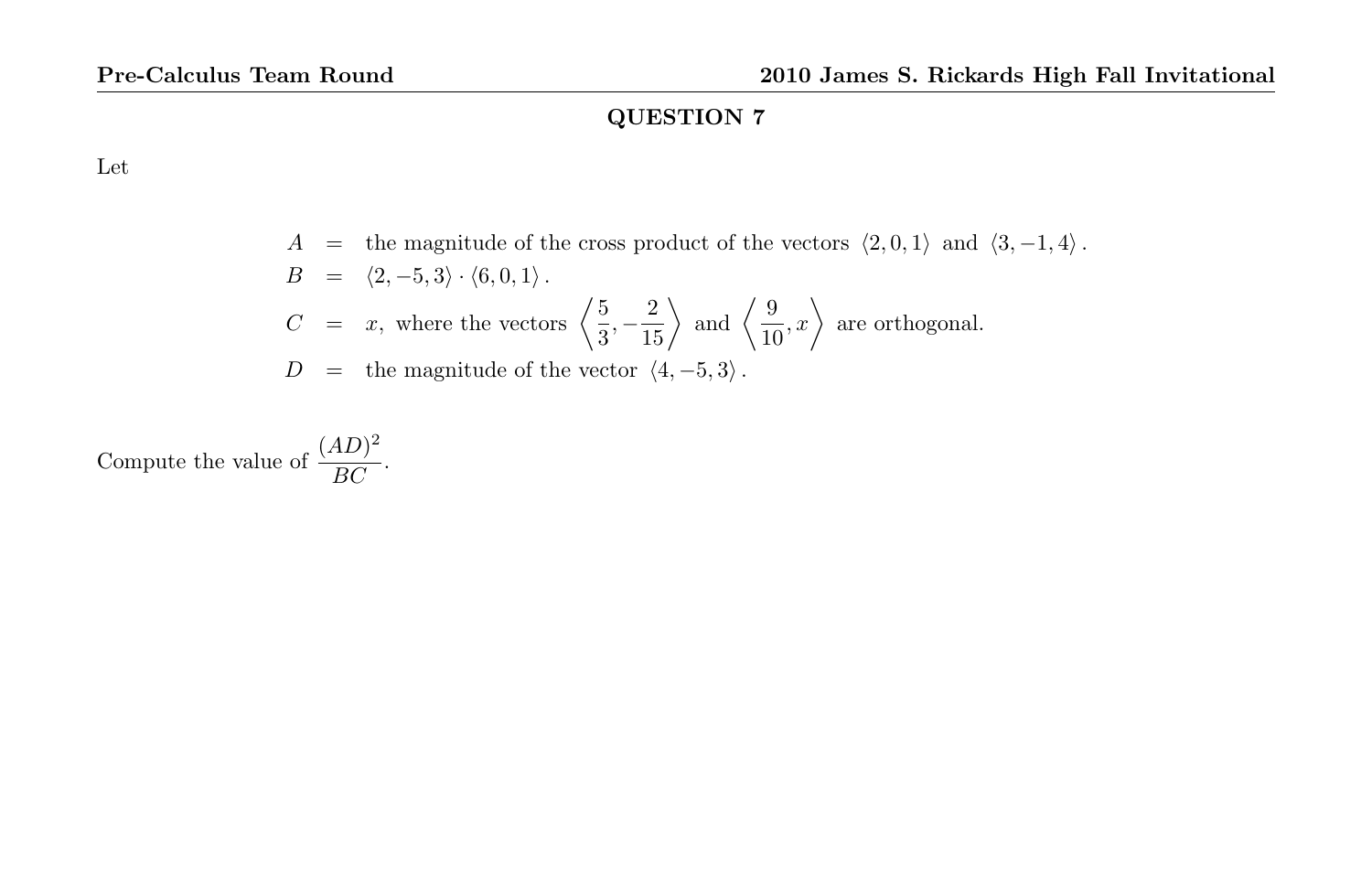Let

$$
A =
$$
 the coefficient of the  $x^2y^3$  term in the expansion of  $(3x - 2y)^5$ .  
\n
$$
B =
$$
 the sum of the coefficients in the expansion of  $(7x - 9y)^8$ .  
\n
$$
C = (1 - i)^{12}
$$
.  
\n
$$
D = (a - p)(b - p)(c - p) \cdots (y - p)(z - p).
$$

Compute the value of  $\frac{B}{C} + A - D$ .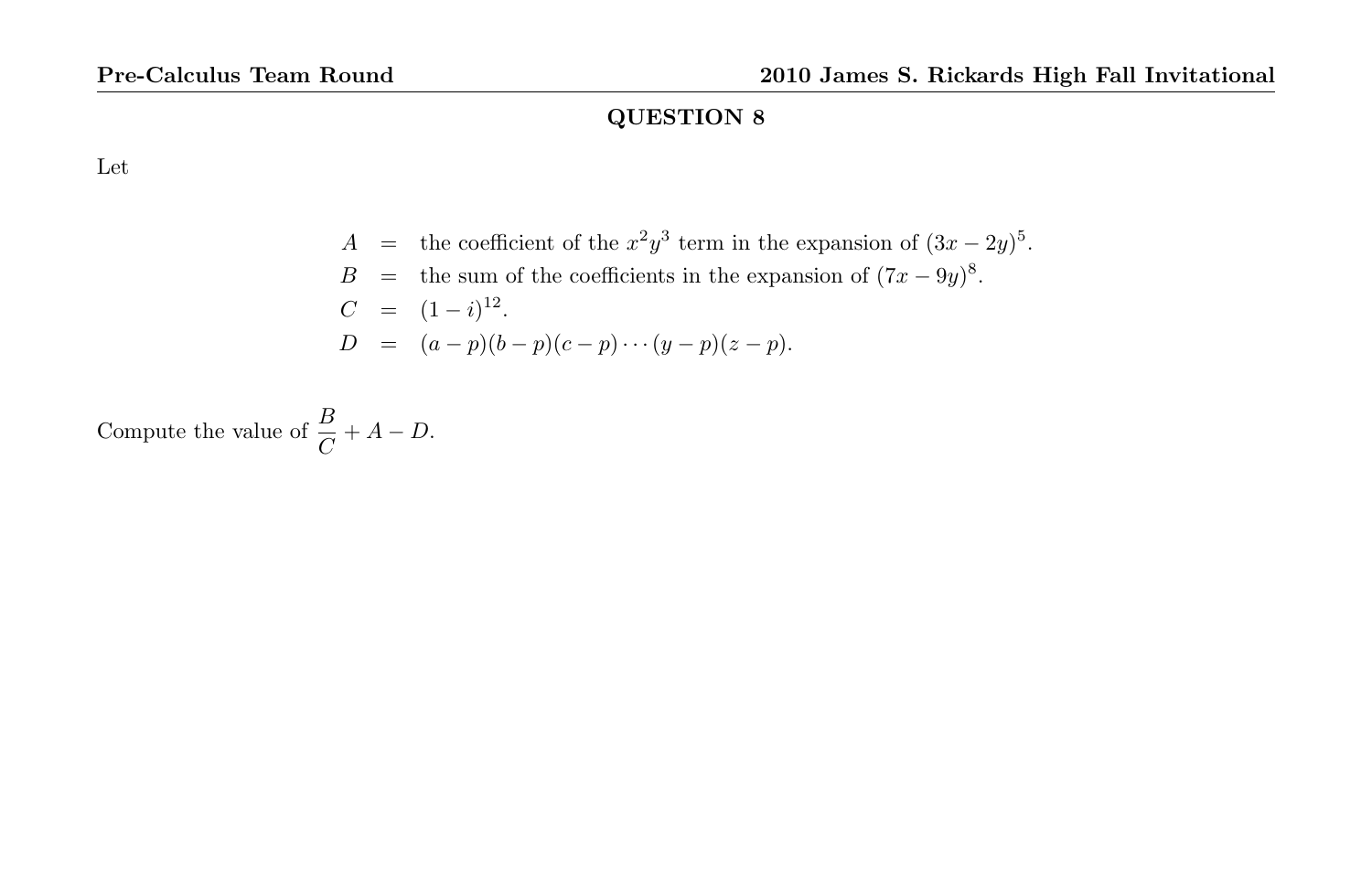With respect to the sinusoidal function  $f(x) = -4\cos(2x+3) + 5$ , let

- $A =$  the amplitude of the function.
- $B =$  the phase shift of the function.
- $C =$  the period of the function.
- $D =$  the vertical shift of the function.

Compute the value of ABCD.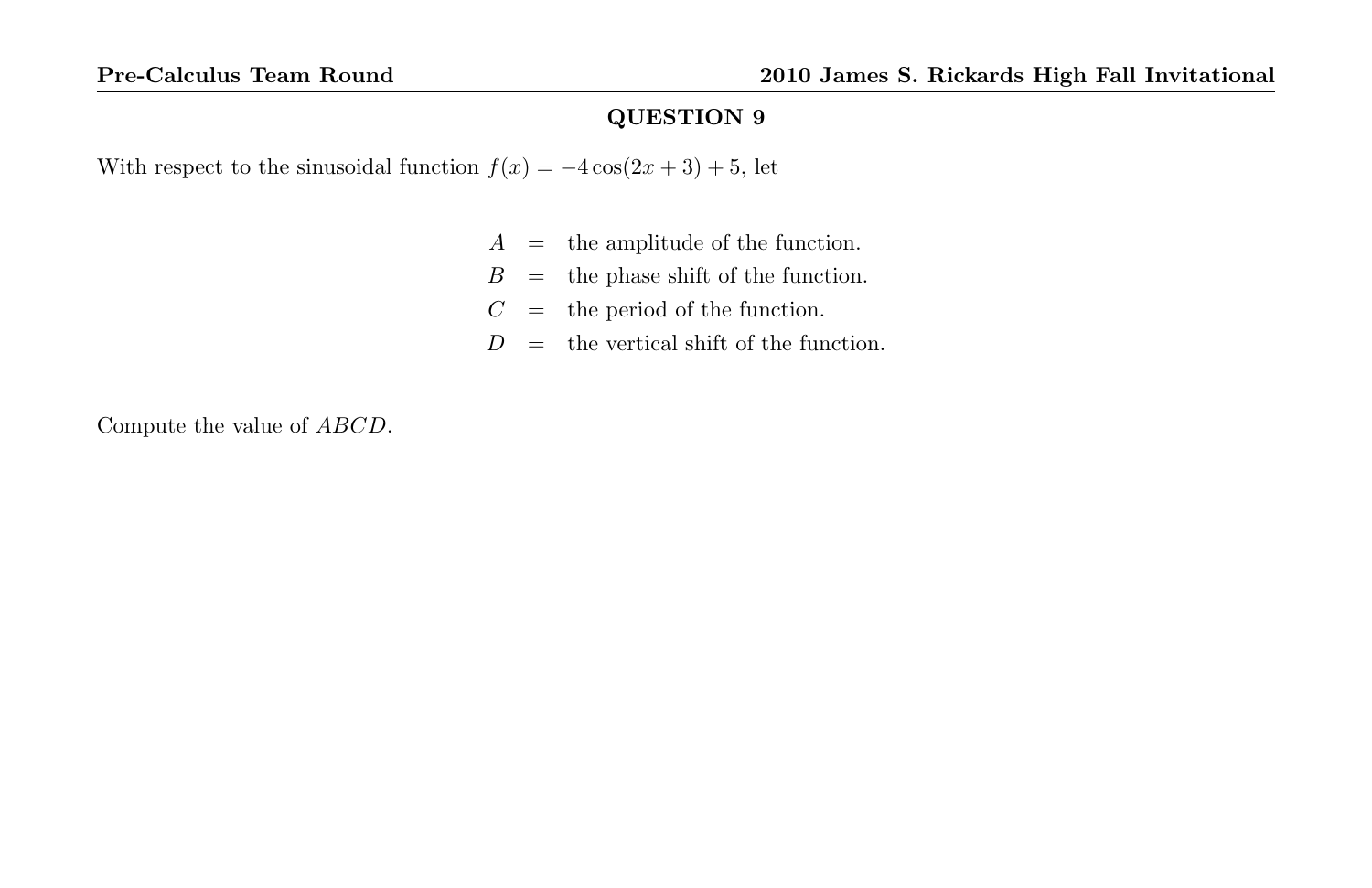Let

- A = the number of petals of the polar graph  $r = 4 \sin(3\theta)$ .
- $B =$  the eccentricity of the polar graph  $r^2 = 1$ .

The polar point  $\left(4, \frac{\pi}{6}\right)$ 6 ) when written in rectangular form is  $(C, D)$ . Compute the value of  $C^B + \frac{A}{D}$  $\frac{1}{D}$ .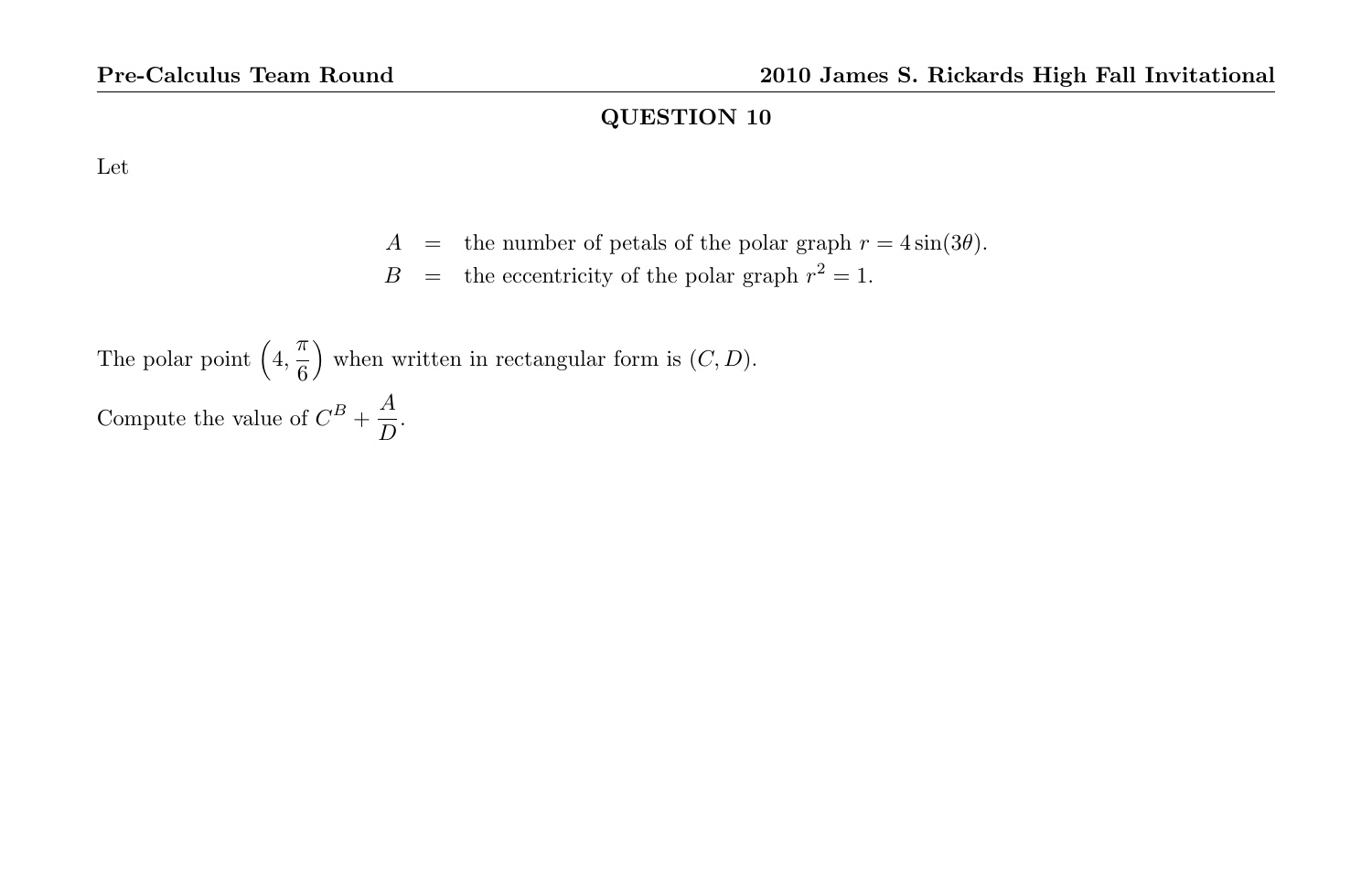Let

$$
A = \tan^2\left(\frac{4\pi}{3}\right).
$$
  
\n
$$
B = \csc(30^\circ).
$$
  
\n
$$
C = \sin(2\theta) \text{ where } \cos \theta = \frac{1}{4}, \ 0 < \theta < 90^\circ.
$$
  
\n
$$
D = \sin^2\left(\frac{\pi}{24}\right) + \cos^2\left(\frac{\pi}{24}\right).
$$

Compute the value of  $\frac{C}{A+B+D}$ .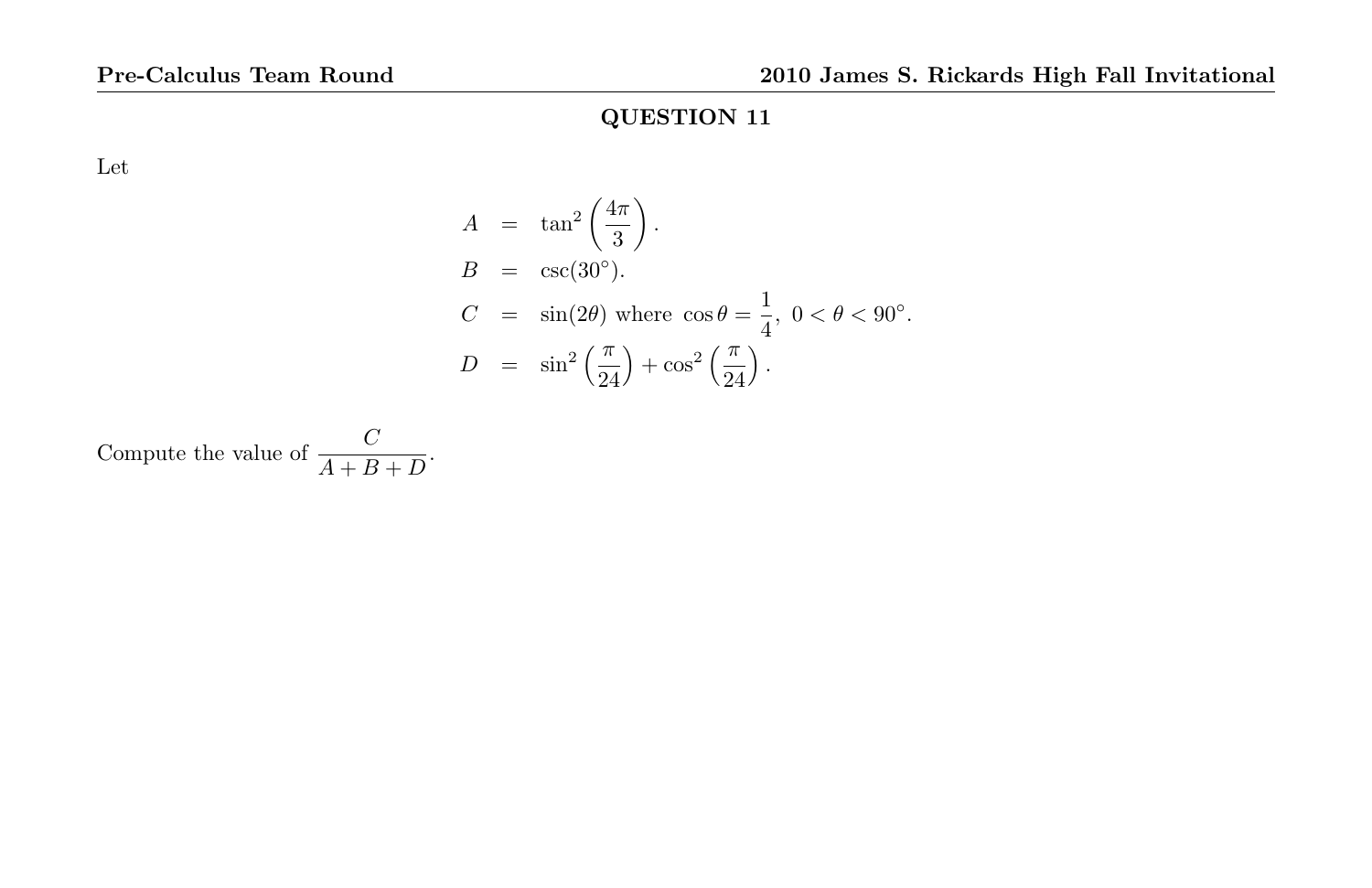Let

$$
A = x, \text{ where } 2^{22} + 2^{24} = x \cdot 2^{22}.
$$
  
\n
$$
B = y, \text{ where } \tan\left(\frac{\pi}{3}\right) = 81^y.
$$
  
\n
$$
C = z, \text{ where } \log_2 z = \frac{\log_2 5 + \log_2 9}{2}.
$$
  
\n
$$
D = 100^{2 \log 5}.
$$

Compute the value of 
$$
\frac{(AC)^2}{BD}
$$
.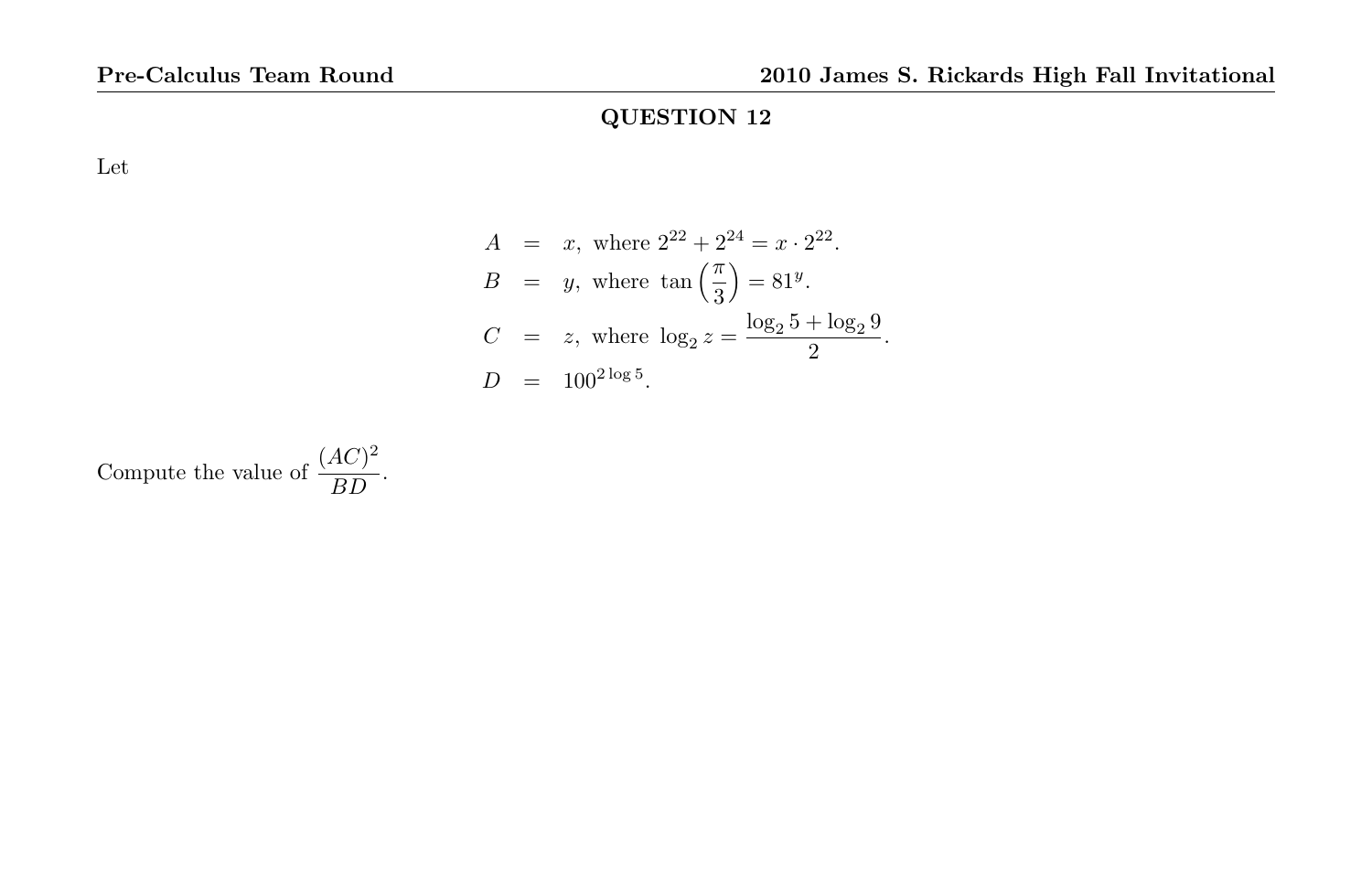Let

- A = the area of  $\triangle ABC$  with  $AB = 4$ ,  $AC = 6$ , and  $\angle BAC = 30^\circ$ .
- $B =$  the area of a regular octagon with a side length of 2.
- C = the length of diagonal BD in quadrilateral ABCD with  $AB = 4$ ,  $AD = 8$ , and  $\angle A = 60^\circ$ .
- $D =$  the area of a triangle with sides of length 3, 4, and 5.

Compute the value of  $\frac{C^2B}{4D}$  $rac{D}{AD}$ .